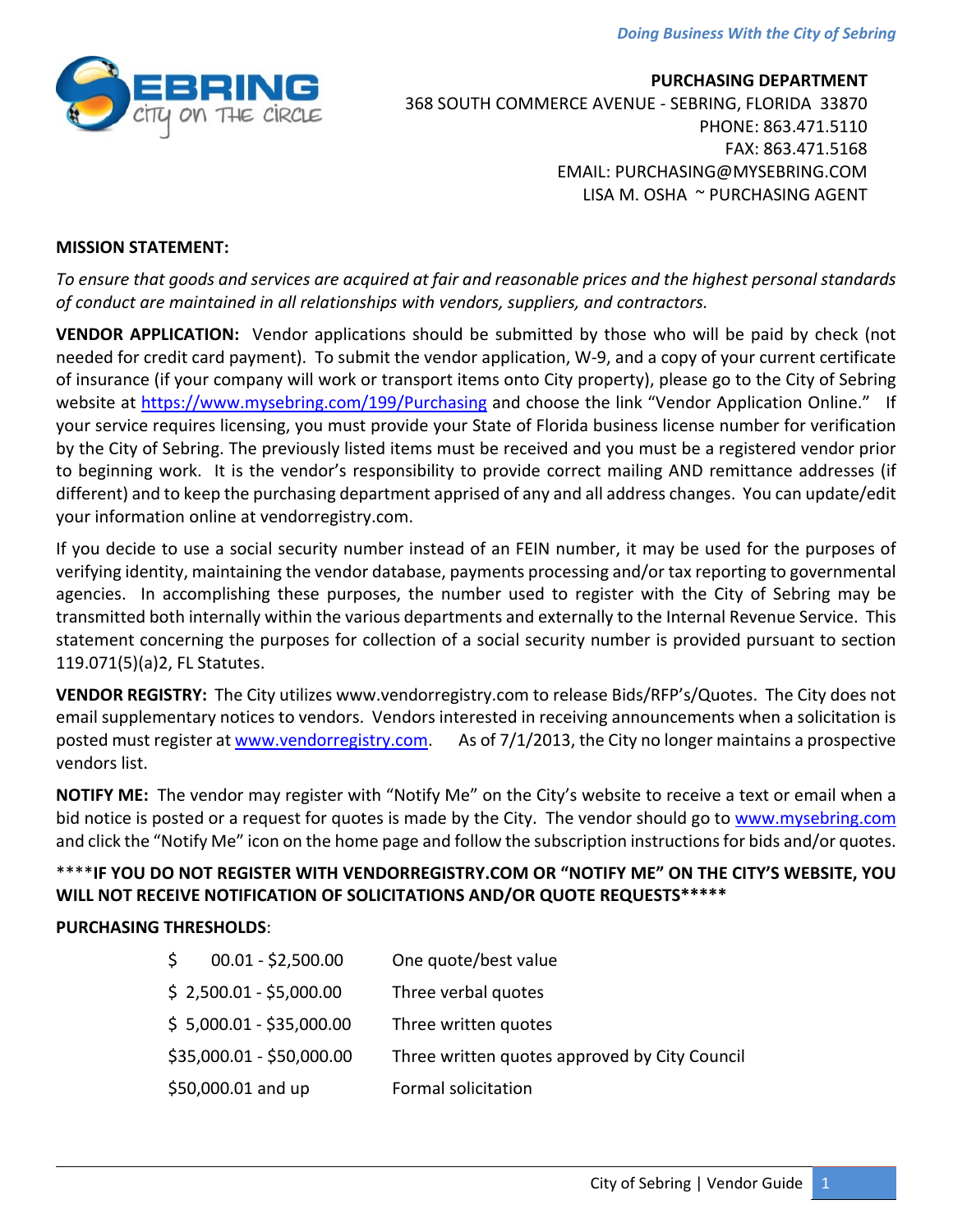**BID OPENINGS:** All competitive Bid/RFP openings are open to the public. All interested parties are welcome to witness the bid opening at the stated date, place, and time. There is no determination of award made at that time. All submittals are subject to a 30‐day evaluation before becoming public record. A recommendation of award is made to Sebring City Council, who shall make the final determination of award. **All Bids/RFP's are subject to Florida Public Records Laws pursuant to F.S. Chapter 119**.

**LOCAL PREFERENCE**: The City has a local preference ordinance in the purchase of, or contract for, personal property & contractual services unless prohibited by law. The City Council may offer a preference to vendors whose place of business is within the Sebring City limits for at least 6 months and within 7% of the low bid; within 5% to vendors whose place of business is in Highlands County.

**EQUAL OPPORTUNITY:** The City recognizes fair and open competition as a basic tenet of public procurement and encourages participation by minority and women business enterprises.

**PIGGYBACKING:** The City occasionally acquires items through "piggybacking" the State of Florida, Highlands County, or other government entities. We also utilize cooperative purchasing contracts to procure goods and services such as U.S. Communities, NJPA, and the Florida Sheriff's Association.

**PURCHASING CARDS:** Authorized City staff may purchase items with a VISA purchasing card. The City utilizes this method of payment for small dollar items up to \$5,000.00.

**PUBLIC ENTITY CRIMES:** Pursuant to § 287.133(2)(a), Fla. Stat., a person or affiliate who has been placed on the convicted vendor list following a conviction for a public entity crime may not submit a bid, proposal, or reply on a contract to provide any goods or services to a public entity; may not submit a bid, proposal, or reply on a contract with a public entity for the construction or repair of a public building or public work; may not submit bids, proposals, or replies on leases of real property to a public entity; may not be awarded or perform work as a contractor, supplier, subcontractor, or consultant under a contract with any public entity; and may not transact business with any public entity in excess of the threshold amount provided in § 287.017, Florida Statutes, for CATEGORY TWO purchases for a period of 36 months following the date of being placed on the convicted vendor list.

**DRUG FREE WORK PLACE:** The City of Sebring is a drug‐free workplace. All employees of the vendor working on City property shall be subject to the implementation of all possible provisions to maintain a drug‐free environment. All vendors must adhere to the provisions of Florida Statute 287.087.

**EMPLOYMENT ELIGIBILITY:** The contractor is obligated to comply with the provisions of Section 448.095, Fla. Stat., "Employment Eligibility." This includes but is not limited to utilization of the E‐Verify System to verify the work authorization status of all newly hired employees, and requiring all subcontractors to provide an affidavit attesting that the subcontractor does not employ, contract with, or subcontract with, an unauthorized alien. Failure of the contractor to comply will lead to termination of this Agreement, or if a subcontractor knowingly violates the statute, the contractor must immediately terminate their subcontract with the subcontractor. Any challenge to termination under this provision must be filed in the Circuit Court no later than twenty (20) calendar days after the date of termination. If this contract is terminated for a violation of the statute by the contractor, the contractor may not be awarded a public contract for a period of one (1) year after the date of termination.

**PURCHASE ORDERS:** Issued by the purchasing department after all prices and requirements are checked for compliance of policy, procedures are verified, award by City Council is made (if required), or required bond is recorded. Delivery of goods and services shall not be made without first receiving a purchase order number (except for p‐card purchases). Complete terms and conditions are described herein. Vendor should receive a purchase order from the purchasing department (if an email has been provided) or given a verbal order number from the requesting department. Vendors are cautioned that failure to secure a purchase order may result in non‐payment, or immediate cancellation of the order.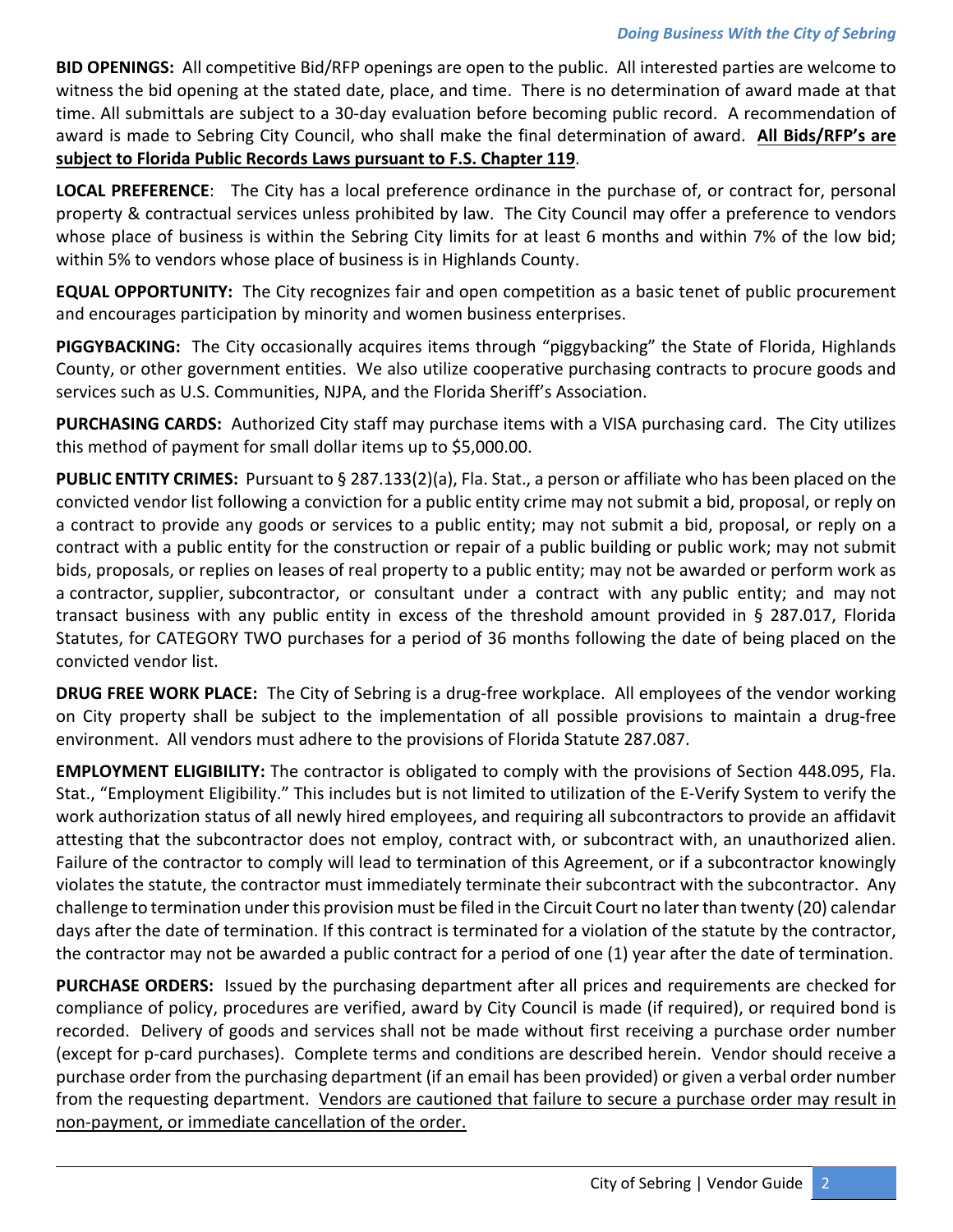**ACCOUNTS PAYABLE:** Payment will be made by the City after the item purchased has been received, inspected, and found to comply with the purchase order specifications, free of damage or defect, and properly invoiced. All payments must be approved by Sebring City Council, which meets the first and third Tuesday of each month. To be considered for payment at any meeting, the invoice must be signed by the department head of each location and then received by Accounts Payable 368 South Commerce Avenue, Sebring, Florida 33870 ten (10) days prior to a City Council meeting. Separate invoices must be rendered for each purchase order. No purchase of materials, supplies, equipment, and/or services will be recognized unless made through a purchase order by the purchasing department or by purchasing card. Payment terms of net 45 days from the date received and stamped by the City.

**INSURANCE:** If procurement involves the vendor's performance on City property or any place where the City conducts operations, the vendor shall provide proof of insurance required by the City. If not provided, the City reserves the right to cancel the order, immediately suspend performance by the vendor at the vendor's expense and prohibit access to City premises until such proof of insurance is verified. The City follows guidelines provided by Public Risk Management of Florida. The following is the insurance guide approved by City Council:

## **1) MINOR CONTRACTS FOR SERVICE**

SPECIFICATIONS:

| <b>DURATION:</b> | Project will not exceed 30 calendar days |
|------------------|------------------------------------------|
| COST:            | Project cost will not exceed \$50,000    |
| RISK:            | Low, no unusual or high hazards present  |

### WORKERS' COMPENSATION:

Coverage is to apply for all employees for statutory limits in compliance with the applicable state and federal laws. The policy must include Employers' Liability with a limit of \$500,000 each accident, \$500,000 each employee, \$500,000 policy limit for disease.

### COMMERCIAL GENERAL LIABILITY ‐ OCCURRENCE FORM REQUIRED:

(Contractor/Vendor) shall maintain commercial general liability (CGL) insurance with a limit of not less than \$300,000 each occurrence. If such CGL insurance contains a general aggregate limit, it shall apply separately to this location/project in the amount of

\$600,000. CGL insurance shall be written on an occurrence form and shall include bodily injury and property damage liability for premises, operations, independent contractors, products and completed operations, contractual liability, broad form property damage and property damage resulting from explosion, collapse or underground (x, c, u) exposures, personal injury and advertising injury. Damage to rented premises shall be included at \$100,000.

### COMMERCIAL AUTOMOBILE LIABILITY INSURANCE:

(Contractor/Vendor) shall maintain automobile liability insurance with a limit of not less than \$300,000 each accident for bodily injury and property damage liability. Such insurance shall cover liability arising out of any auto (including owned, hired and non‐ owned autos.) The policy shall be endorsed to provide contractual liability coverage.

## **2) AVERAGE CONTRACTS FOR SERVICE**

SPECIFICATIONS:

DURATION: Project will not exceed 180 calendar days

- COST: Project cost \$50,000 to \$500,000
- RISK: Low, no unusual or high hazards present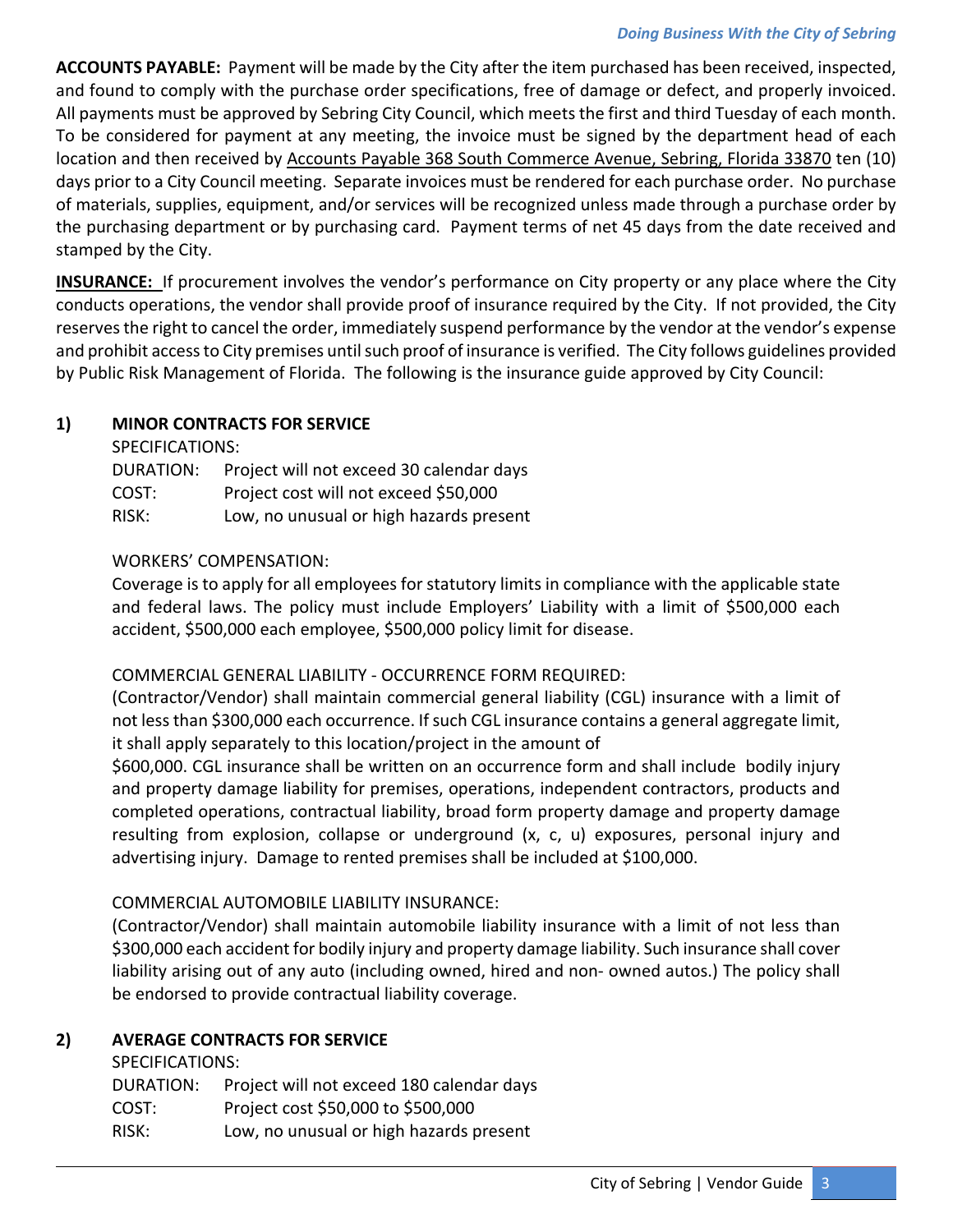## WORKERS' COMPENSATION:

Coverage is to apply for all employees for statutory limits in compliance with the applicable state and federal laws. The policy must include Employers' Liability with a limit of \$500,000 each accident, \$500,000 each employee, \$500,000 policy limit for disease.

## COMMERCIAL GENERAL LIABILITY ‐ OCCURRENCE FORM REQUIRED:

(Contractor/Vendor) shall maintain commercial general liability (CGL) insurance with a limit of not less than \$1,000,000 each occurrence. If such CGL insurance contains a general aggregate limit, it shall apply separately to this location/project in the amount of

\$3,000,000. Products and completed operations aggregate shall be \$3,000,000. CGL insurance shall be written on an occurrence form and shall include bodily injury and property damage liability for premises, operations, independent contractors, products and completed operations, contractual liability, broad form property damage and property damage resulting from explosion, collapse or underground (x, c, u) exposures, personal injury and advertising injury. Damage to rented premises shall be included at

\$100,000.

### COMMERCIAL AUTOMOBILE LIABILITY INSURANCE:

(Contractor/Vendor) shall maintain automobile liability insurance with a limit of not less than \$1,000,000 each accident for bodily injury and property damage liability. Such insurance shall cover liability arising out of any auto (including owned, hired and non‐ owned autos). The policy shall be endorsed to provide contractual liability coverage.

### **3) EXTENSIVE CONTRACTS FOR SERVICE**

#### SPECIFICATIONS:

| DURATION: | Projects that do not exceed 180 days in duration.    |
|-----------|------------------------------------------------------|
| COST:     | Projects where the cost is \$500,000 to \$1,000,000. |
| RISK:     | Medium, Projects where medium hazards exist.         |

### WORKERS' COMPENSATION:

Coverage is to apply for all employees for statutory limits in compliance with the applicable state and federal laws. The policy must include Employers' Liability with a limit of \$1,000,000 each accident, \$1,000,000 each employee, \$1,000,000 policy limit for disease.

### COMMERCIAL GENERAL LIABILITY ‐ OCCURRENCE FORM REQUIRED:

(Contractor/Vendor) shall maintain commercial general liability (CGL) insurance with a limit of not less than \$1,000,000 each occurrence. If such CGL insurance contains a general aggregate limit, it shall apply separately to this location/project in the amount of \$2,000,000. Products and completed operations aggregate shall be \$2,000,000. CGL insurance shall be written on an occurrence form and shall include bodily injury and property damage liability for premises, operations, independent contractors, products and completed operations, contractual liability, broad form property damage and property damage resulting from explosion, collapse or underground (x, c, u) exposures, personal injury and advertising injury. Damage to rented premises shall be included at \$100,000.

COMMERCIAL AUTOMOBILE LIABILITY INSURANCE:

(Contractor/Vendor) shall maintain automobile liability insurance with a limit of not less than